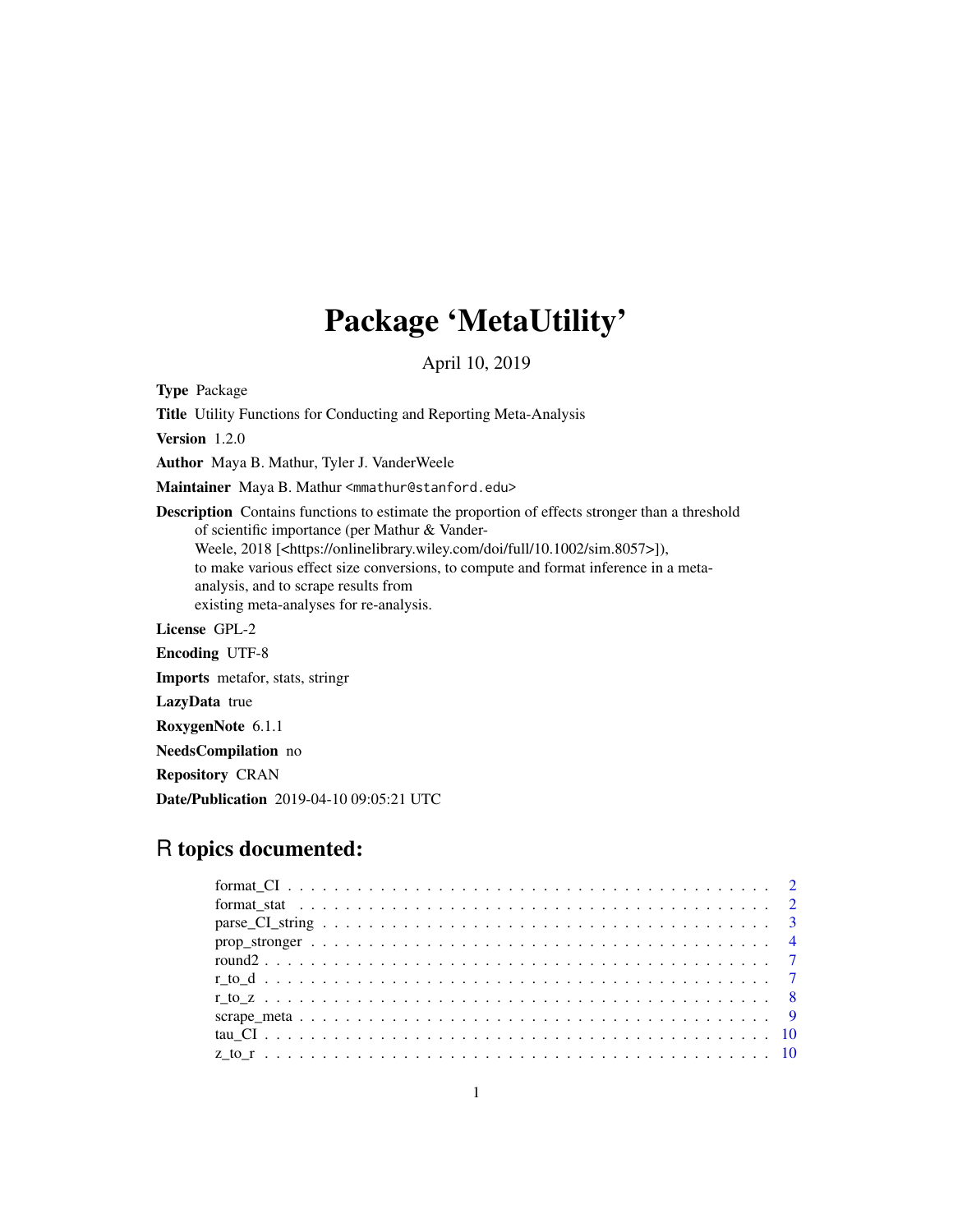#### <span id="page-1-0"></span>**Index** [12](#page-11-0)

#### Description

Formats confidence interval lower and upper bounds into a rounded string.

#### Usage

 $format_CI(lo, hi, digits = 2)$ 

#### Arguments

| lo     | Confidence interval lower limit (numeric) |
|--------|-------------------------------------------|
| hi     | Confidence interval upper limit (numeric) |
| digits | Digits for rounding                       |

#### Examples

format\_CI(0.36, 0.72, 3)

format\_stat *Manuscript-friendly number formatting*

#### Description

Formats a numeric result (e.g., p-value) as a manuscript-friendly string in which values below a minimum cutoff (e.g.,  $10^{\wedge}$ -5) are reported for example as "<  $10^{\wedge}$ -5", values between the minimum cutoff and a maximum cutoff (e.g., 0.01) are reported in scientific notation, and p-values above the maximum cutoff are reported simply as, for example, 0.72.

#### Usage

format\_stat(x, digits = 2, cutoffs =  $c(0.01, 10^x-5)$ )

#### Arguments

| x       | Numeric value to format             |
|---------|-------------------------------------|
| digits  | Digits for rounding                 |
| cutoffs | A vector containing the two cutoffs |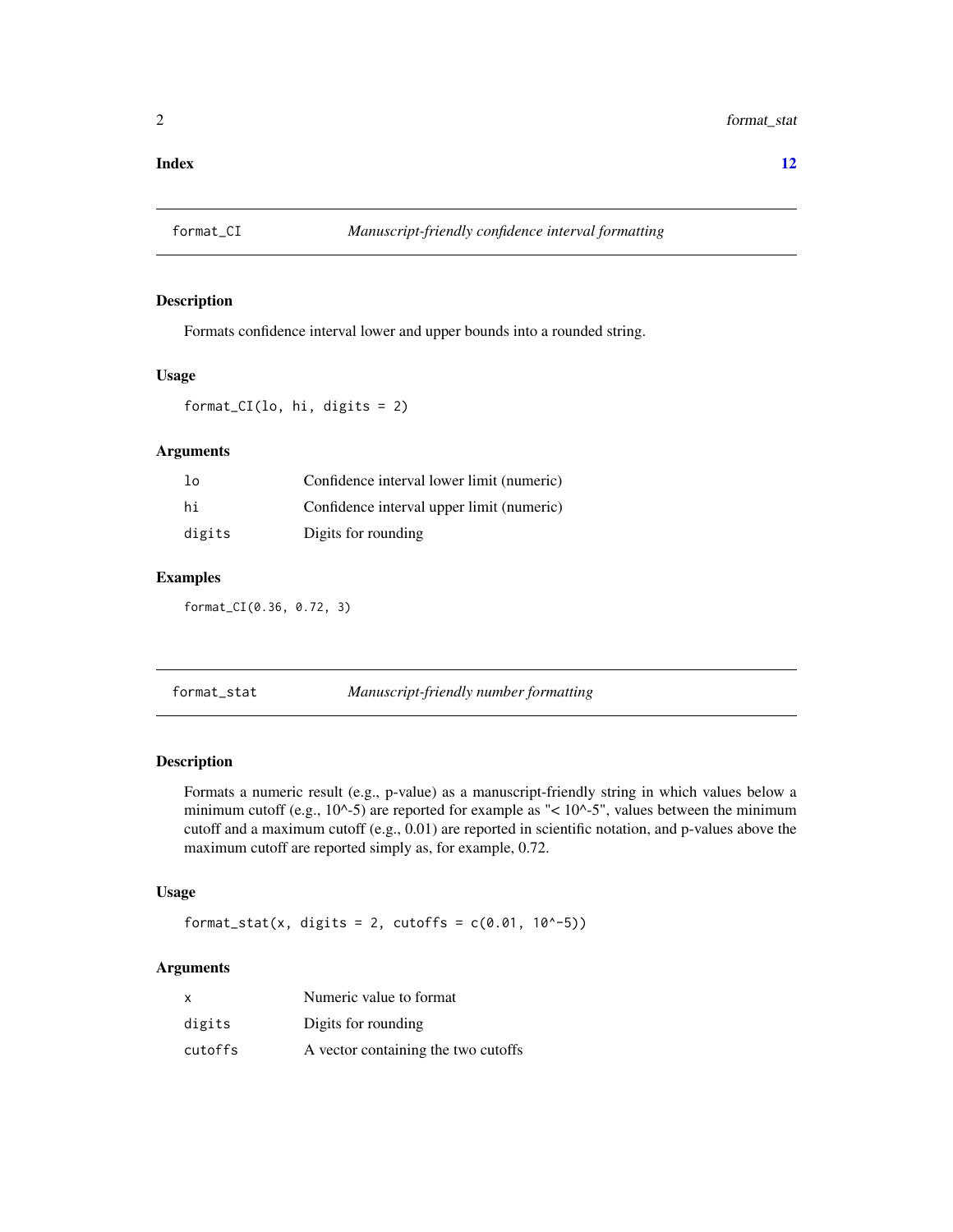<span id="page-2-0"></span>parse\_CI\_string 3

#### Examples

```
format_stat(0.735253)
format_stat(0.735253, digits = 4)
format_stat(0.0123)
format_stat(0.0001626)
format_stat(0.0001626, cutoffs = c(0.01, 10^-3))
```
parse\_CI\_string *Parse a string with point estimate and confidence interval*

#### Description

Given a vector of strings such as "0.65 (0.6, 0.70)", for example obtained by running optical character recognition (OCR) software on a screenshot of a published forest plot, parses the strings into a dataframe of point estimates and upper confidence interval limits. Assumes that the point estimate occurs before an opening bracket of the form "(" or "[" and that the confidence interval upper limit follows a the character sep (by default a comma, but might be a hyphen, for example). To further parse this dataframe into point estimates and variances, see MetaUtility::scrape\_meta.

#### Usage

```
parse_CI_string(string, sep = ",")
```
#### Arguments

| string | A vector of strings to be parsed.                                                        |
|--------|------------------------------------------------------------------------------------------|
| sep    | The character (not including whitespaces) separating the lower from the upper<br>limits. |

#### Examples

# messy string of confidence intervals mystring = c( "0.65 [0.6, 0.7]", "0.8(0.5, 0.9]", "1.2 [0.3, 1.5)") parse\_CI\_string(mystring)

# now with a hyphen separator mystring = c( "0.65 [0.6- 0.7]", "0.8(0.5 - 0.9]", "1.2 [0.3 -1.5)") parse\_CI\_string(mystring, sep="-")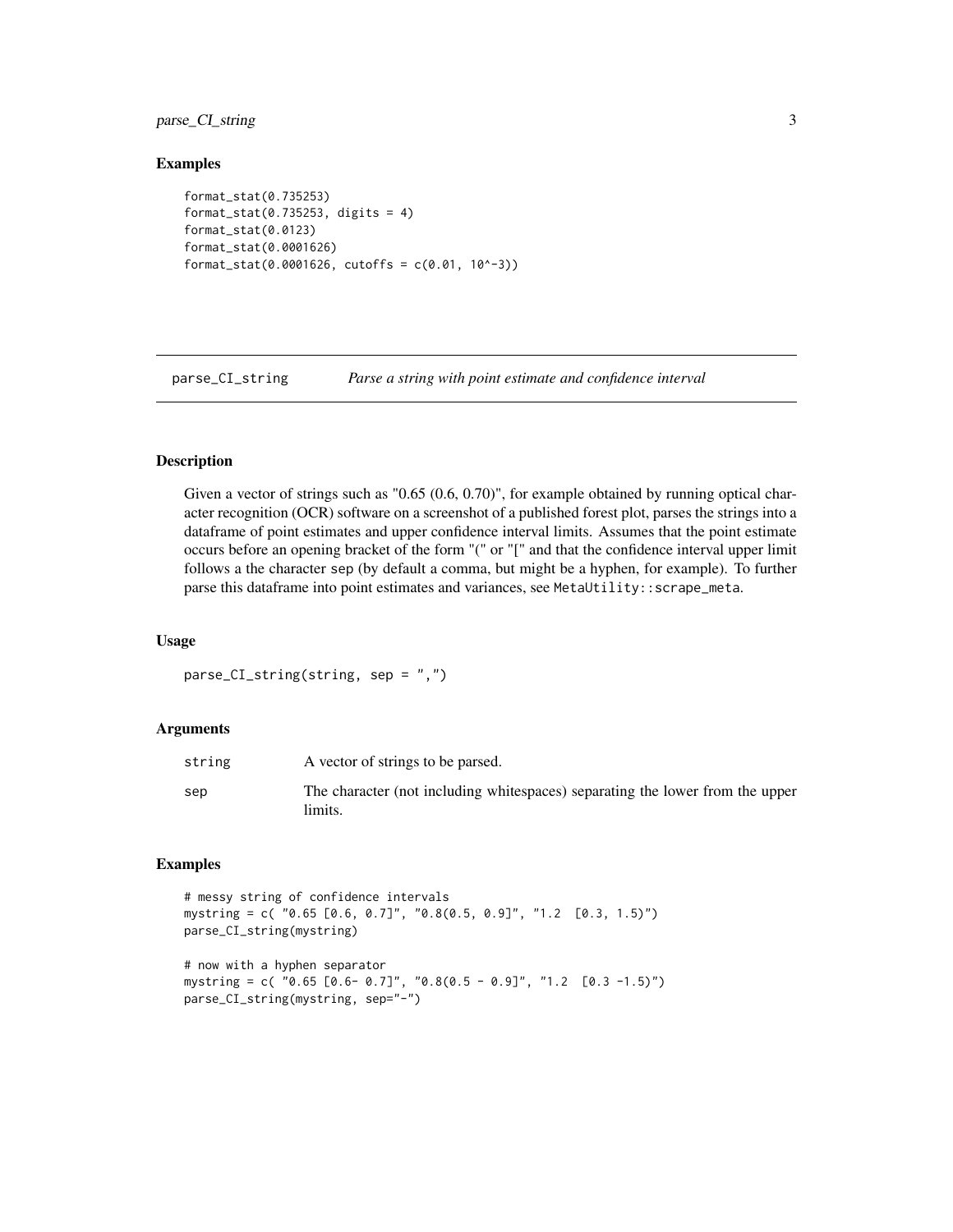#### Description

Estimates the proportion of true (i.e., population parameter) effect sizes in a meta-analysis that are above or below a specified threshold of scientific importance.

#### Usage

```
prop\_stronger(q, M, t2, se.M = NA, se.t2 = NA, CI. level = 0.95,tail = NA, dat = NULL, R = 2000, bootstrap = "ifneeded",
 yi.name = "yi", vi.name = "vi")
```
#### **Arguments**

| q         | True effect size that is the threshold for "scientific importance"                                                                                                                                                   |
|-----------|----------------------------------------------------------------------------------------------------------------------------------------------------------------------------------------------------------------------|
| M         | Pooled point estimate from meta-analysis                                                                                                                                                                             |
| t2        | Estimated heterogeneity (tau^2) from meta-analysis                                                                                                                                                                   |
| se.M      | Estimated standard error of pooled point estimate from meta-analysis                                                                                                                                                 |
| se.t2     | Estimated standard error of tau <sup><math>\wedge</math>2 from meta-analysis</sup>                                                                                                                                   |
| CI.level  | Confidence level as a proportion                                                                                                                                                                                     |
| tail      | above for the proportion of effects above q; below for the proportion of effects<br>below q.                                                                                                                         |
| dat       | Dataset of point estimates (with names equal to the passed y i . name) and their<br>variances (with names equal to the passed vi. name). Only required when boot-<br>strapping.                                      |
| R         | Number of bootstrap iterates. Only required when bootstrapping.                                                                                                                                                      |
| bootstrap | If equal to if needed, bootstraps if estimated proportion is less than 0.15 or more<br>than 0.85. If equal to never, instead does not return inference in the above edge<br>cases. Only required when bootstrapping. |
| yi.name   | Name of the variable in dat containing the study-level point estimates. Only<br>required when bootstrapping.                                                                                                         |
| vi.name   | Name of the variable in dat containing the study-level variances. Only required<br>when bootstrapping.                                                                                                               |

#### Details

When the estimated proportion is less than 0.15 or more than 0.85, it is best to bootstrap the confidence interval using the bias-corrected and accelerated (BCa) method (Mathur & VanderWeele, 2018); this is the default behavior of prop\_stronger. Sometimes BCa confidence interval estimation fails, in which case prop\_stronger instead uses the percentile method, issuing a warning if this is the case. We use a modified "safe" version of the boot package code for bootstrapping such that if any bootstrap iterates fail (usually because of model estimation problems), the error message is printed but the bootstrap iterate is simply discarded so that confidence interval estimation can proceed.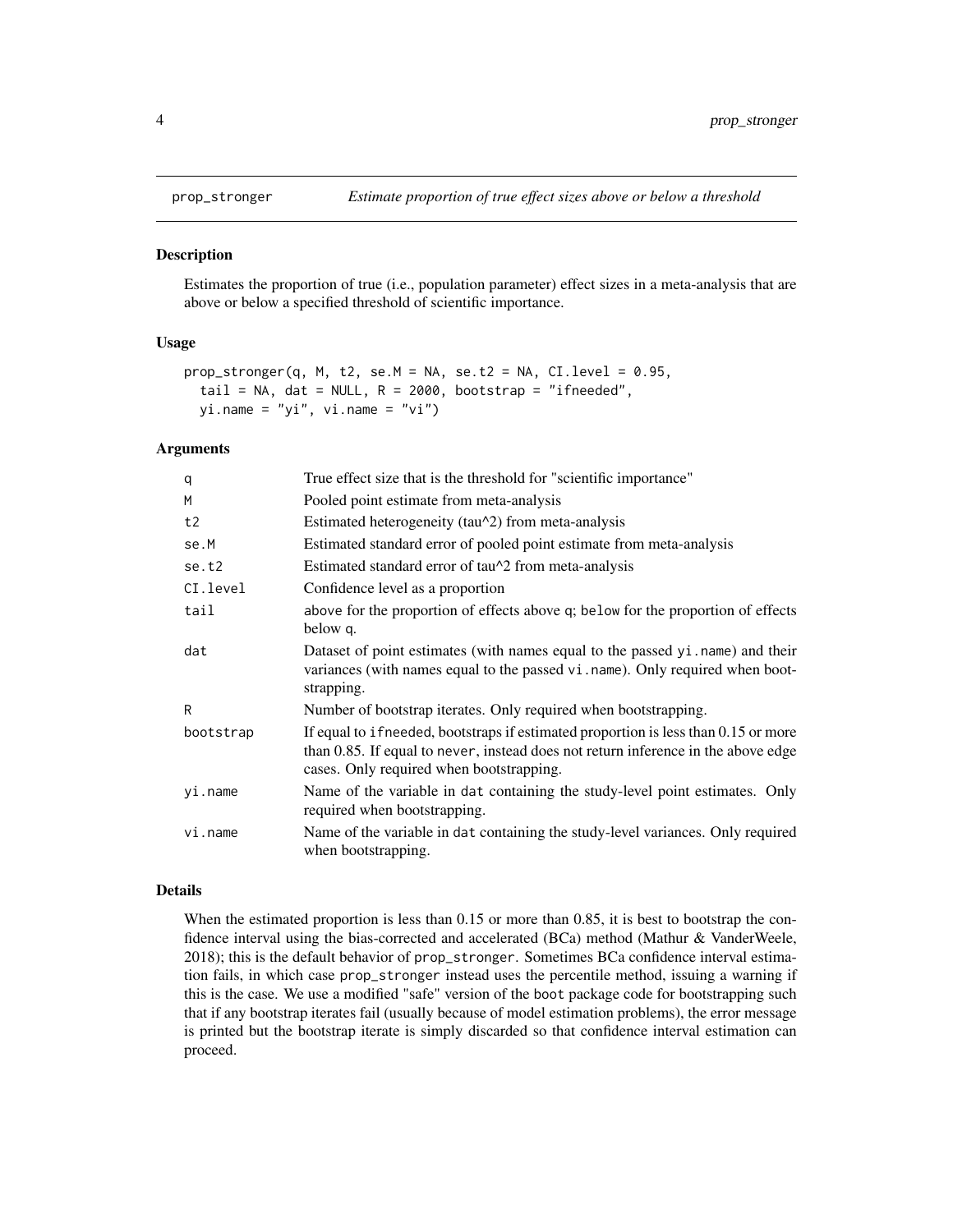#### Value

Returns a dataframe containing the point estimate for the proportion, its estimated standard error, and confidence interval limits.

#### References

1. Mathur MB & VanderWeele TJ. New metrics for meta-analyses of heterogeneous effects. Statistics in Medicine (2018).

2. Mathur MB & VanderWeele TJ. New metrics for multisite replication projects. Under review.

#### Examples

```
##### Example 1: BCG Vaccine and Tuberculosis Meta-Analysis #####
# calculate effect sizes for example dataset
d = metafor::escalc(measure="RR", ai=tpos, bi=tneg,
                   ci=cpos, di=cneg, data=metafor::dat.bcg)
# fit random-effects model
# note that metafor package returns on the log scale
m = metafor::rma.uni(yi= d$yi, vi=d$vi, knha=TRUE,
measure="RR", method="REML" )
# pooled point estimate (RR scale)
exp(m$b)
# estimate the proportion of effects stronger than RR = 0.80
# no bootstrapping will be needed
prop_stronger(q = log(0.8),
               M = as.numeric(m$b),
               t2 = m$tau2.
               se.M = as.numeric(m$vb),se.t2 = m$se.tau2,CI. level = 0.95,
              tail = "below",
              bootstrap = "ifneeded")
## Not run:
# now try a more extreme threshold, q, such that the function will use bootstrapping
# now we will need to pass the final 4 arguments as well
prop_stronger(q = log(0.9),
              M = as.numeric(m$b),
              t2 = m$tau2,se.M = as.numeric(m$vb),se.t2 = m$se.tau2,CI. level = 0.95,tail = "below",
              # below arguments control bootstrapping
              # only 100 iterates for demo purposes (should be higher in practice)
```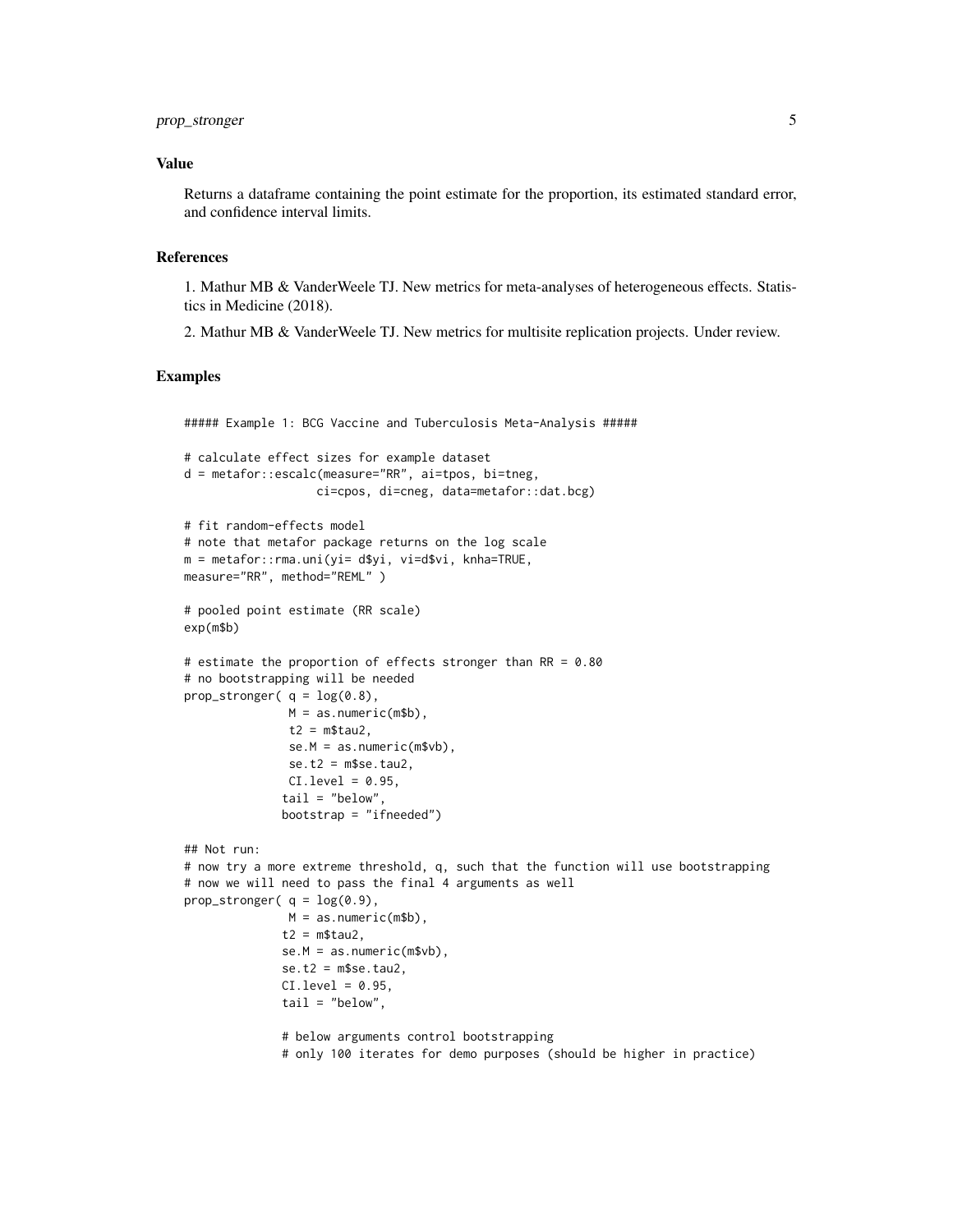```
dat = d,
             R = 100,
             bootstrap = "ifneeded",
             yi.name = "yi",vi.name = "vi" )## End(Not run)
##### Example 2: Meta-Analysis of Multisite Replication Studies #####
# replication estimates (Fisher's z scale) and SEs
# from moral credential example in reference #2
r.fis = c(0.303, 0.078, 0.113, -0.055, 0.056, 0.073,
0.263, 0.056, 0.002, -0.106, 0.09, 0.024, 0.069, 0.074,
0.107, 0.01, -0.089, -0.187, 0.265, 0.076, 0.082)
r.SE = c(0.111, 0.092, 0.156, 0.106, 0.105, 0.057,
0.091, 0.089, 0.081, 0.1, 0.093, 0.086, 0.076,
0.094, 0.065, 0.087, 0.108, 0.114, 0.073, 0.105, 0.04)
d = data-frame(yi = r.fis,vi = r.SE^2# meta-analyze the replications
m = metafor::rma.uni( yi = r.fis, vi = r.SE^2, measure = "ZCOR" )# probability of true effect above r = 0.10 = 28%# convert threshold on r scale to Fisher's z
q = r_to_z(0.10)# bootstrap reps should be higher in practice (e.g., 1000)
# here using only 100 for speed
prop_stronger(q = q,
               M = m$b,se.M = m$se,
               t2 = m$tauu2,se.t2 = m$se.tau2,
               tail = "above",dat = d,R = 250# probability of true effect equally strong in opposite direction
q.star = r_to_z(-0.10)prop_stronger( q = q.star,
               M = m$b,se.M = m$se,
               t2 = m$tau2,se.t2 = m$se.tau2,tail = "below",dat = d,R = 250)
```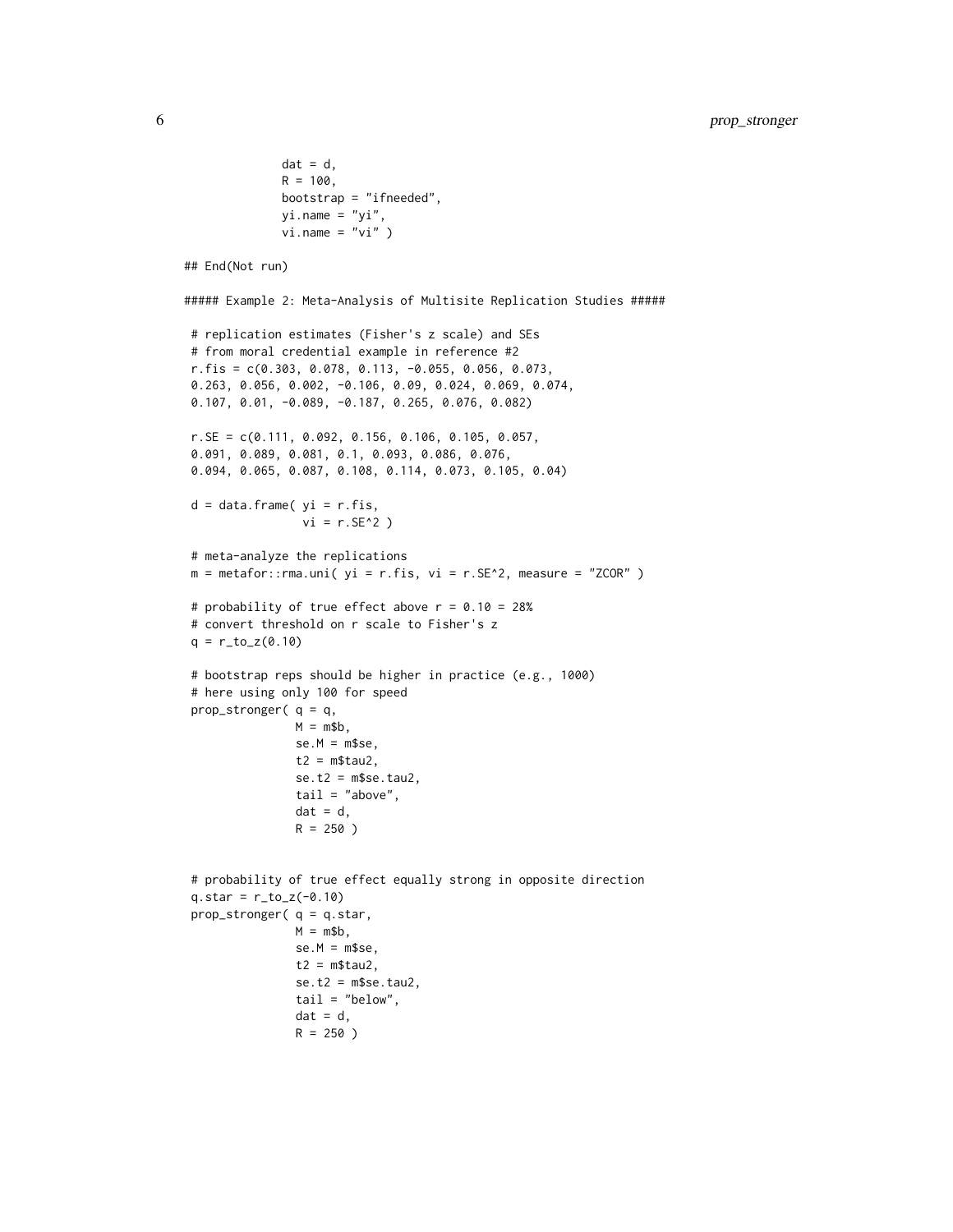<span id="page-6-0"></span>

#### Description

Rounds a numeric value and formats it as a string, keeping trailing zeroes.

#### Usage

round2( $x$ , digits = 2)

#### Arguments

| x      | Numeric value to round |
|--------|------------------------|
| digits | Digits for rounding    |

#### Examples

```
round2(0.03000, digits = 4)
```
# compare to base round, which drops trailing zeroes and returns a numeric round(0.03000, digits = 4)

r\_to\_d *Convert Pearson's r to Cohen's d*

#### Description

Converts Pearson's r (computed with a continuous X and Y) to Cohen's d for use in meta-analysis. The resulting Cohen's d represents the estimated increase in standardized Y that is associated with a delta-unit increase in X.

#### Usage

 $r_to_d(r, sx, delta, N = NA, Ns = N, sx.known = FALSE)$ 

#### Arguments

| r         | Pearson's correlation                                                                                              |
|-----------|--------------------------------------------------------------------------------------------------------------------|
| <b>SX</b> | Sample standard deviation of X                                                                                     |
| delta     | Contrast in X for which to compute Cohen's d, specified in raw units of X (not<br>standard deviations).            |
| N         | Sample size used to estimate r                                                                                     |
| <b>Ns</b> | Sample size used to estimate sx, if different from N                                                               |
| sx.known  | Is sx known rather than estimated? (By default, assumes sx is estimated, which<br>will almost always be the case.) |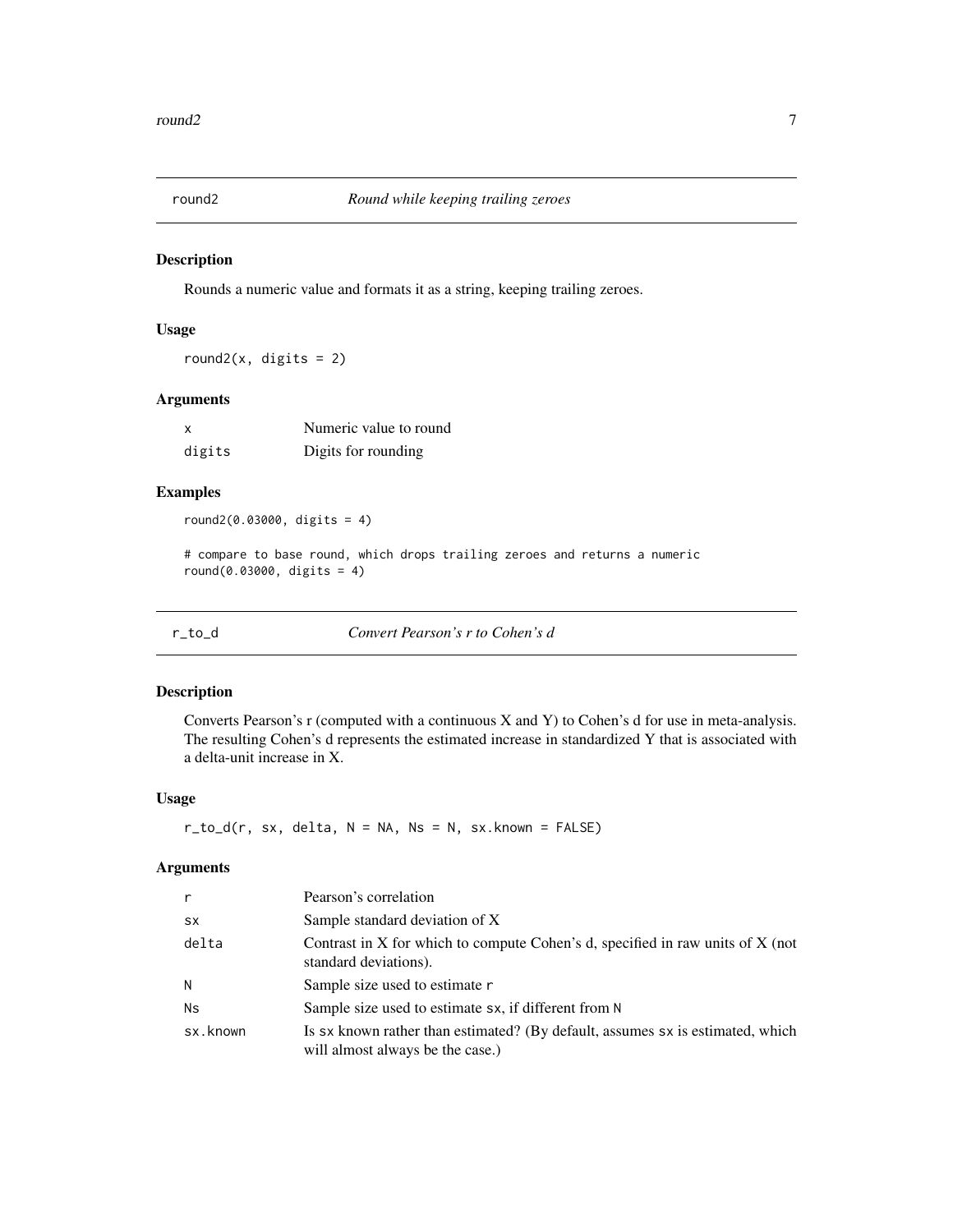#### <span id="page-7-0"></span>Details

To preserve the sign of the effect size, the code takes the absolute value of delta. The standard error estimate assumes that X is approximately normal and that N is large.

#### References

1. Mathur MB & VanderWeele TJ. A simple, interpretable conversion from Pearson's correlation to Cohen's d for meta-analysis. Under revision.

#### Examples

```
# d for a 1-unit vs. a 2-unit increase in X
r_t = 0.5,
       sx = 2,
       delta = 1,
       N = 100r\_to\_d( r = 0.5,
       sx = 2,
       delta = 2,
       N = 100)
# d when sx is estimated in the same vs. a smaller sample
# point estimate will be the same, but inference will be a little
# less precise in second case
r_t = -0.3,
        sx = 2,
        delta = 2,
        N = 300.
        Ns = 300)
r_t = -0.3,
       sx = 2,
       delta = 2,
       N = 300,
       Ns = 30 )
```
r\_to\_z *Convert Pearson's r to Fisher's z*

#### Description

Converts Pearson's r to Fisher's z for use in meta-analysis.

#### Usage

 $r_to_z(r)$ 

#### Arguments

r Pearson's correlation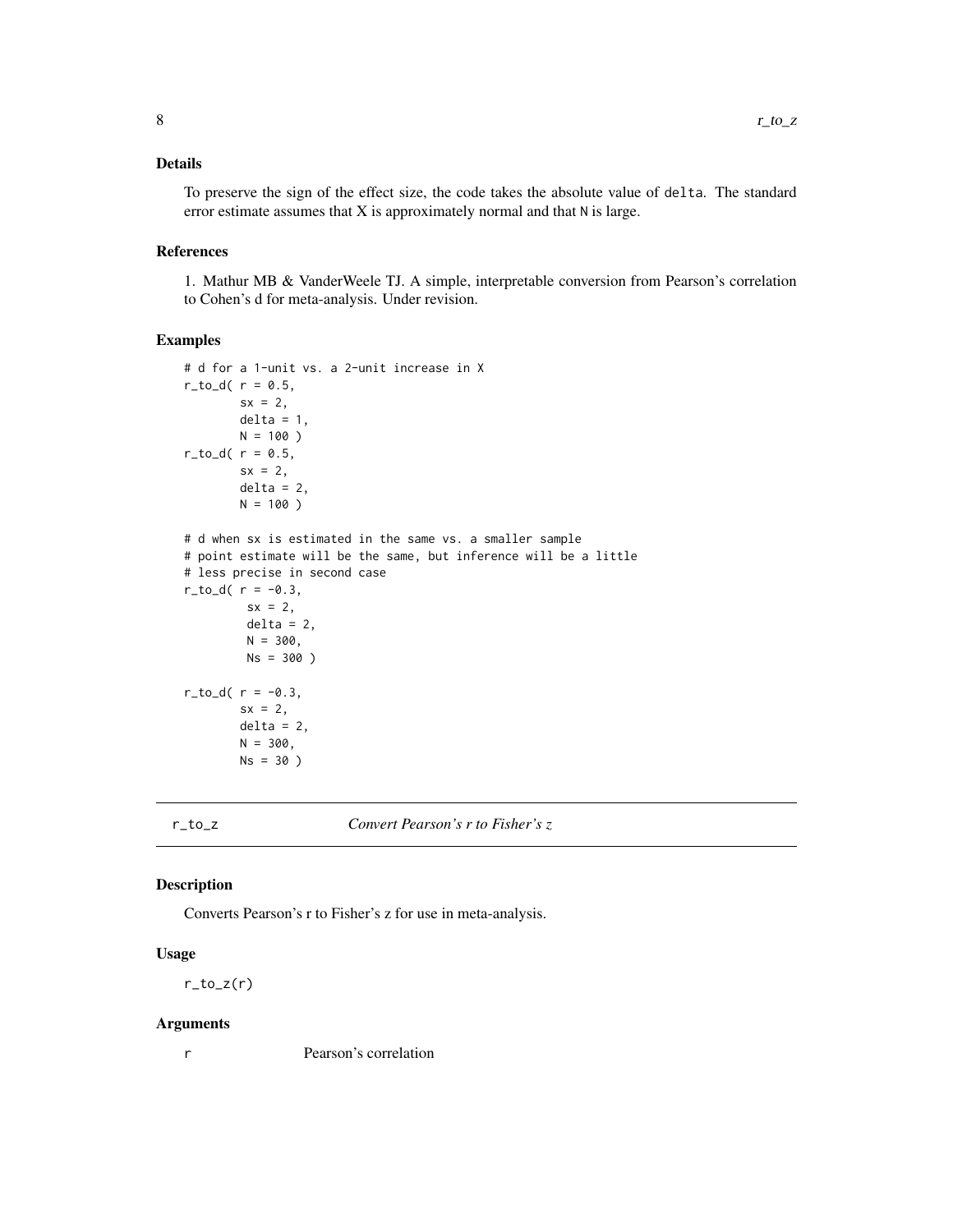#### <span id="page-8-0"></span>scrape\_meta 9

#### Examples

```
# convert a Pearson correlation of -0.8 to Fisher's z
r_t_0_2(-0.8)
```
scrape\_meta *Convert forest plot or summary table to meta-analytic dataset*

#### Description

Given relative risks (RR) and upper bounds of 95% confidence intervals (CI) from a forest plot or summary table, returns a dataframe ready for meta-analysis (e.g., via the metafor package) with the log-RRs and their variances. Optionally, the user may indicate studies for which the point estimate is to be interpreted as an odds ratios of a common outcome rather than a relative risk; for such studies, the function applies VanderWeele (2017)'s square-root transformation to convert the odds ratio to an approximate risk ratio.

#### Usage

```
scrape_meta(type = "RR", est, hi, sqrt = FALSE)
```
#### Arguments

| type | RR if point estimates are RRs or ORs (to be handled on log scale); raw if point<br>estimates are raw differences, standardized mean differences, etc. (such that<br>they can be handled with no transformations) |
|------|------------------------------------------------------------------------------------------------------------------------------------------------------------------------------------------------------------------|
| est  | Vector of study point estimates on RR or OR scale                                                                                                                                                                |
| hi   | Vector of upper bounds of 95% CIs on RRs                                                                                                                                                                         |
| sqrt | Vector of booleans (TRUE/FALSE) for whether each study measured an odds<br>ratio of a common outcome that should be approximated as a risk ratio via the<br>square-root transformation                           |

#### References

1. VanderWeele TJ (2017). On a square-root transformation of the odds ratio for a common outcome. Epidemiology.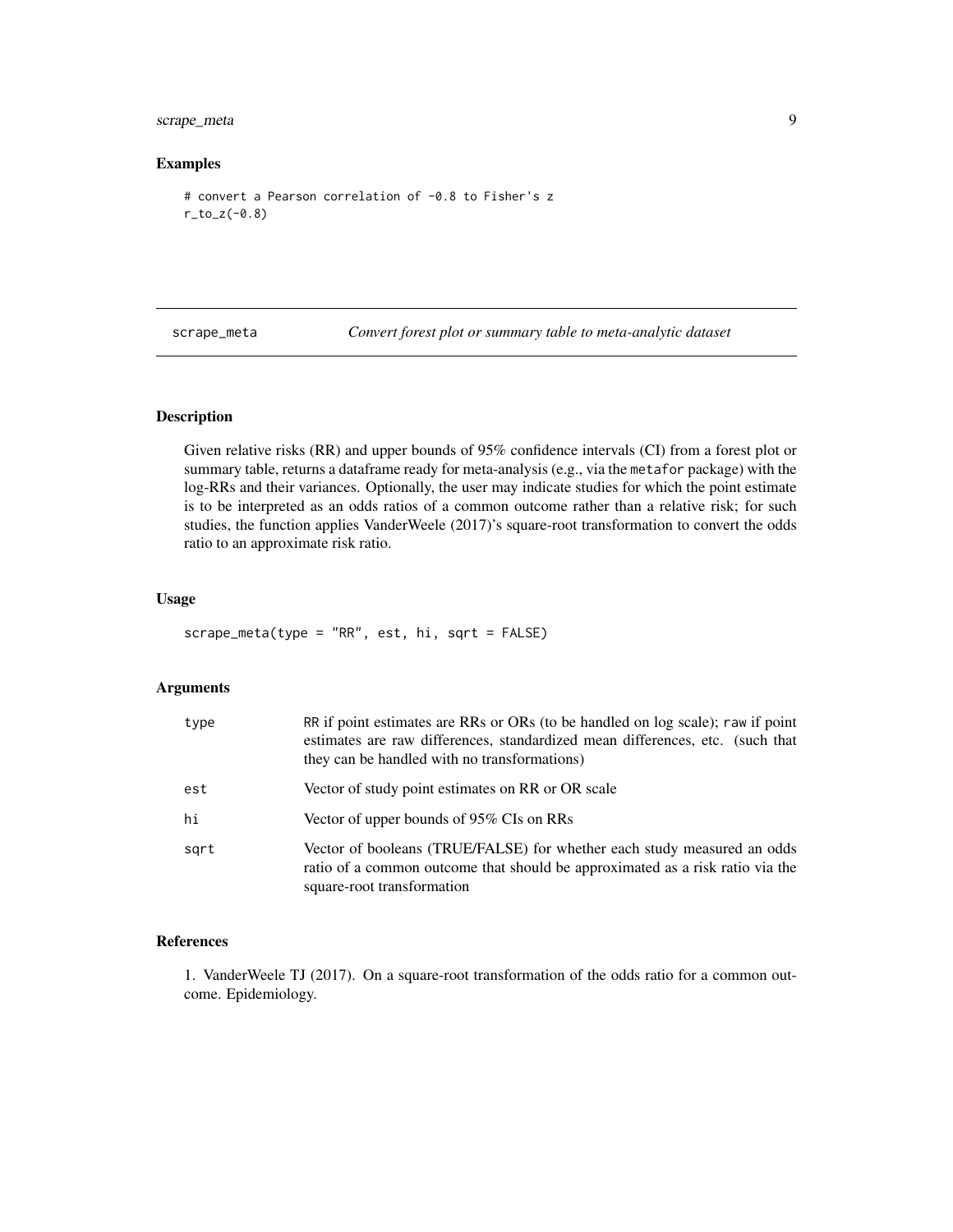#### <span id="page-9-0"></span>Description

Returns confidence interval lower and upper limits for tau (the estimated standard deviation of the true effects) for a meta-analysis fit in metafor:: rma.

#### Usage

 $tau_CI(meta, CI.level = 0.95)$ 

#### Arguments

| meta     | A meta-analysis object fit in metafor:: rma.           |
|----------|--------------------------------------------------------|
| CI.level | Confidence interval level as a proportion (e.g., 0.95) |

#### Examples

```
# calculate effect sizes for example dataset
d = metafor::escalc(measure="RR", ai=tpos, bi=tneg,
                   ci=cpos, di=cneg, data=metafor::dat.bcg)
# fit random-effects model
# note that metafor package returns on the log scale
m = metafor::rma.uni(yi= d$yi, vi=d$vi, knha=TRUE,
measure="RR", method="REML" )
tau_CI(m)
```

```
# for nicer formatting
format_CI( tau_CI(m)[1], tau_CI(m)[2] )
```
#### z\_to\_r *Convert Fisher's z to Pearson's r*

#### Description

Converts Fisher's z to Pearson's r for use in meta-analysis.

#### Usage

 $z_t$ <sub>to\_r</sub> $(z)$ 

#### Arguments

z Fisher's z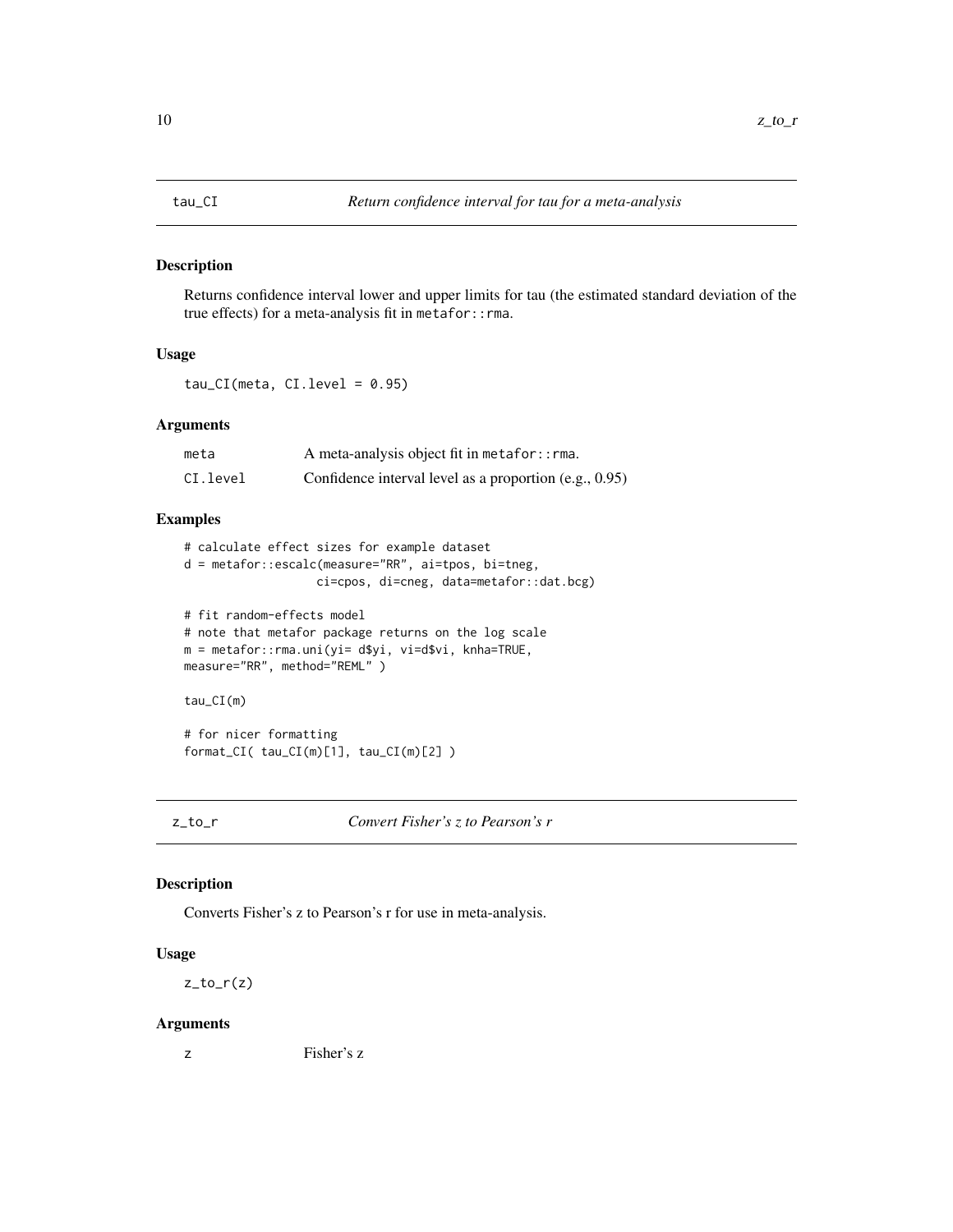$z_to_r$  11

#### Examples

# convert Fisher's z of 1.1 to Pearson's r z\_to\_r(1.1)